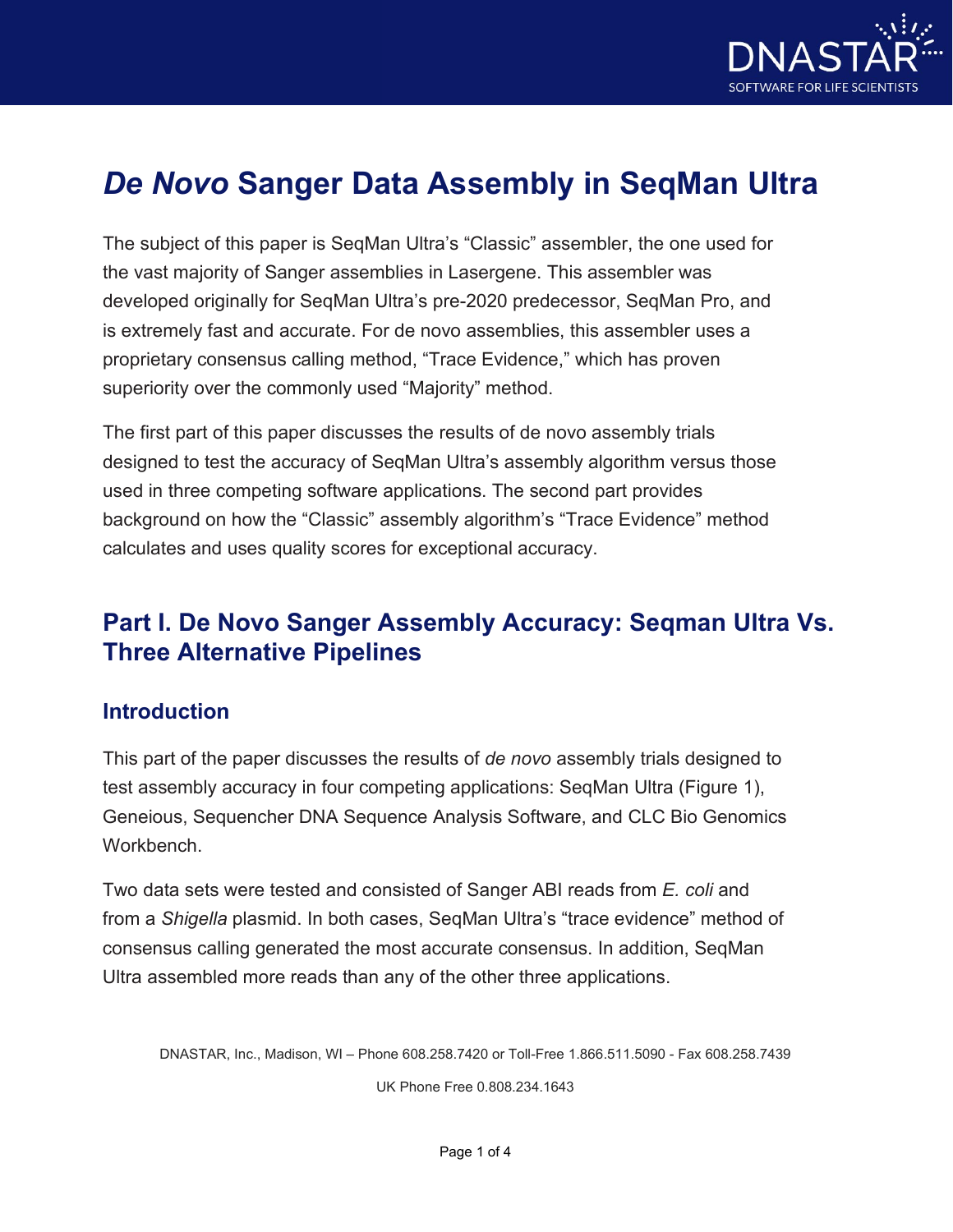



**Figure 1. A completed Sanger assembly being analyzed in SeqMan Ultra**

## **Testing Procedure**

All work was performed on the same 64-bit Windows machine. The testing procedure consisted of two main steps:

- *De novo* assemble the sets of Sanger ABI reads using each of the four applications using their default consensus-calling settings. For SeqMan Ultra, the default consensus calling method is "trace evidence," which is described in detail in Part II of this paper. If available in a given application, both quality trimming of sequences and automatic removal of Janus vector were requested prior to assembly.
- Perform a pairwise alignment to determine the number of mismatches between the calculated consensus and the published reference sequence. This step utilized the EMBOSS program "Stretcher," based on the Needleman-Wunsch alignment algorithm.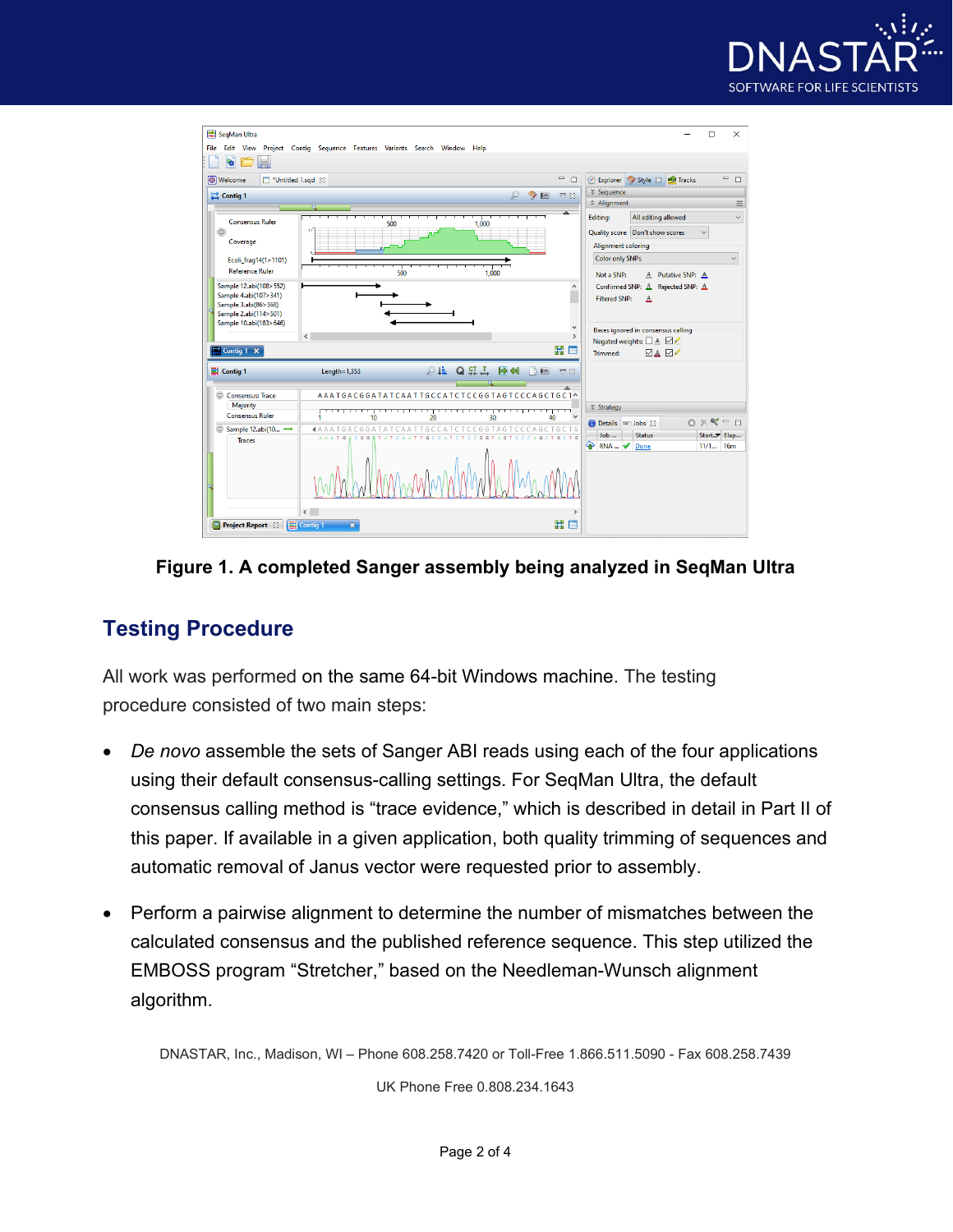

#### **Data**

Two data sets were assembled using each of the four applications:

- The *"E. coli"* data set consisted of 498 files in Sanger .abi trace data format. After *de novo* assembly in each of the applications, Stretcher was used to align the resulting consensus sequence(s) against a 39,929 bp reference genome fragment from *E. coli*  K-12 MG1655 (Blattner FR *et al*.,1997).
- The *"Shigella"* data set consisted of 540 files in Sanger .abi trace data format. After *de novo* assembly in each of the applications, Stretcher was used to align the resulting consensus sequence(s) against a 23,555 bp reference genome fragment from *Shigella flexneri* plasmid pWR501 (Wei J *et al.* 2003; Venkatesan MM *et al.*  2001).

#### **Results**

Tables 2 and 3 (next page) show the accuracy results and other statistical metrics for each of the two data sets.

## **Part I Conclusion**

The results shown in Tables 1 and 2 demonstrate that, of the four products tested, SeqMan Ultra's "Classic" assembly method gave the highest accuracy when assembling Sanger ABI trace data.

Compared to the other three applications, SeqMan Ultra's algorithm created single contigs in both tests (as did Geneious), made the fewest errors, and had the greatest number of reads incorporated into the assemblies. It also created the most complete coverage of the target sequence without introducing circular redundancy.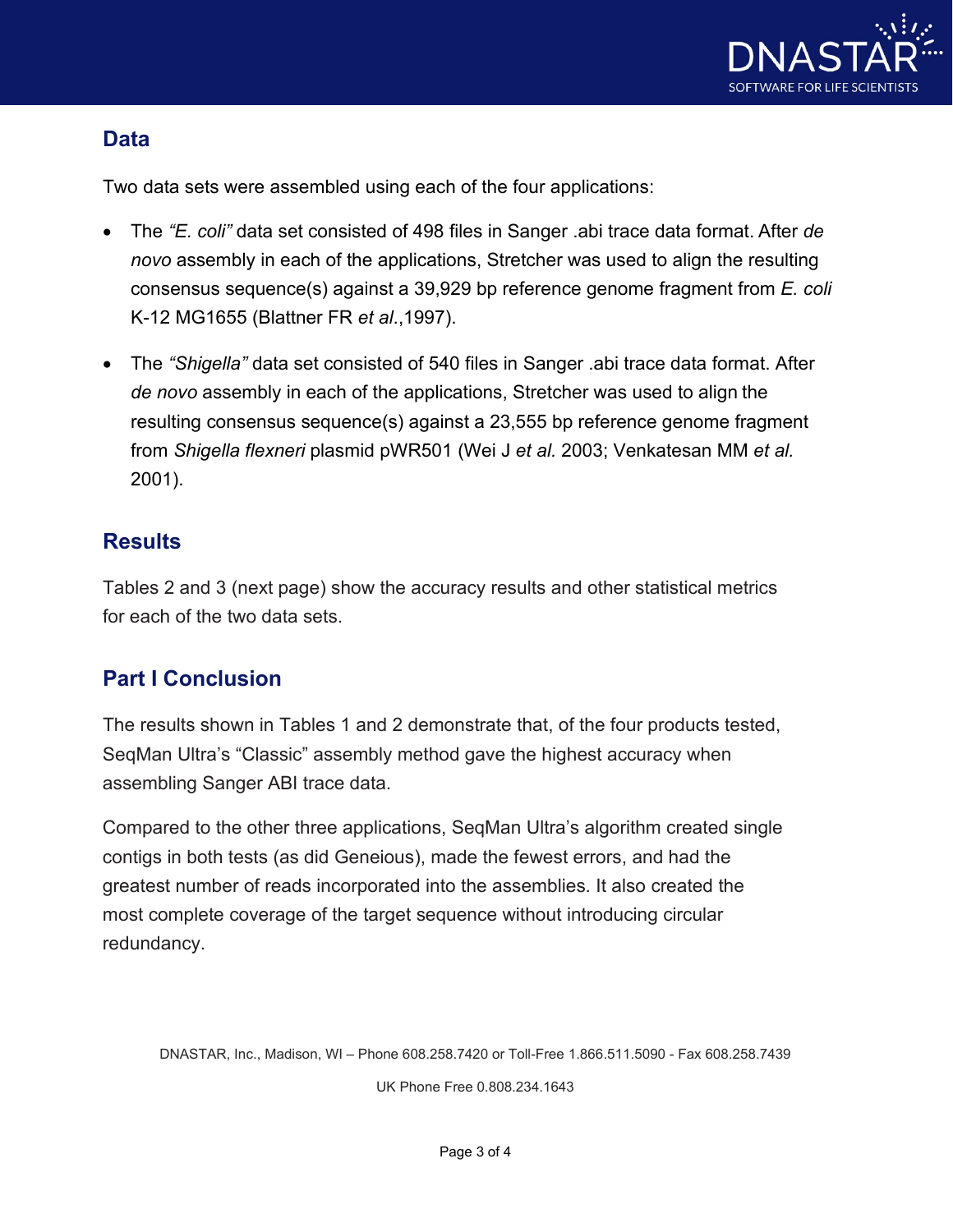

#### **Table 1. Accuracy results for the** *E. coli* **data set**

| <b>Assembler</b>                                          | #<br><b>Contigs</b> | #<br>Errors <sup>1</sup> | # Reads<br>Assembled <sup>1</sup> | Contig<br>Length <sup>1</sup> | % of Ref<br>Covered <sup>1,2</sup> |
|-----------------------------------------------------------|---------------------|--------------------------|-----------------------------------|-------------------------------|------------------------------------|
| <b>DNASTAR SeqMan Ultra3</b>                              |                     | 20                       | 498                               | 39,772                        | 99.61                              |
| Geneious <sup>3</sup>                                     |                     | 65                       | 498                               | 39,593                        | 99.16                              |
| Sequencher DNA Sequence<br>Analysis Software <sup>3</sup> | າ                   | 365                      | 497                               | 41,067                        | 102.85                             |
| CLC Bio Genomics Workbench <sup>3</sup>                   | 13                  | 184                      | 495                               | 43,978                        | 110.14                             |

#### **Table 2. Accuracy results for the** *Shigella* **data set**

| <b>Assembler</b>                                          | #<br><b>Contigs</b> | #<br>Errors <sup>1</sup> | # Reads<br>Assembled <sup>1</sup> | <b>Contig</b><br>Length <sup>1</sup> | % of Ref<br>Covered <sup>1,2</sup> |
|-----------------------------------------------------------|---------------------|--------------------------|-----------------------------------|--------------------------------------|------------------------------------|
| <b>DNASTAR SegMan Ultra3</b>                              |                     | 10                       | 540                               | 23,547                               | 99.97                              |
| Geneious <sup>3</sup>                                     |                     | 17                       | 539                               | 23,518                               | 99.84                              |
| Sequencher DNA Sequence<br>Analysis Software <sup>3</sup> |                     | 42                       | 532                               | 23,561                               | 100.03                             |
| CLC Bio Genomics Workbench <sup>3</sup>                   | 9                   | 192                      | 533                               | 27,076                               | 114.95                             |

<sup>1</sup> Column contains summations for all contigs represented by that row.

<sup>2</sup> Due to overlap (from multiple contigs and/or the circular nature of the *Shigella* plasmid), it was possible for "% of Reference Covered" to exceed 100%.

<sup>3</sup> SeqMan Pro 14.0 (SeqMan Ultra uses the identical algorithm), Geneious 10.1.3, Sequencher DNA Sequence Analysis Software 5.4.6, CLC Bio Genomics Workbench 10.01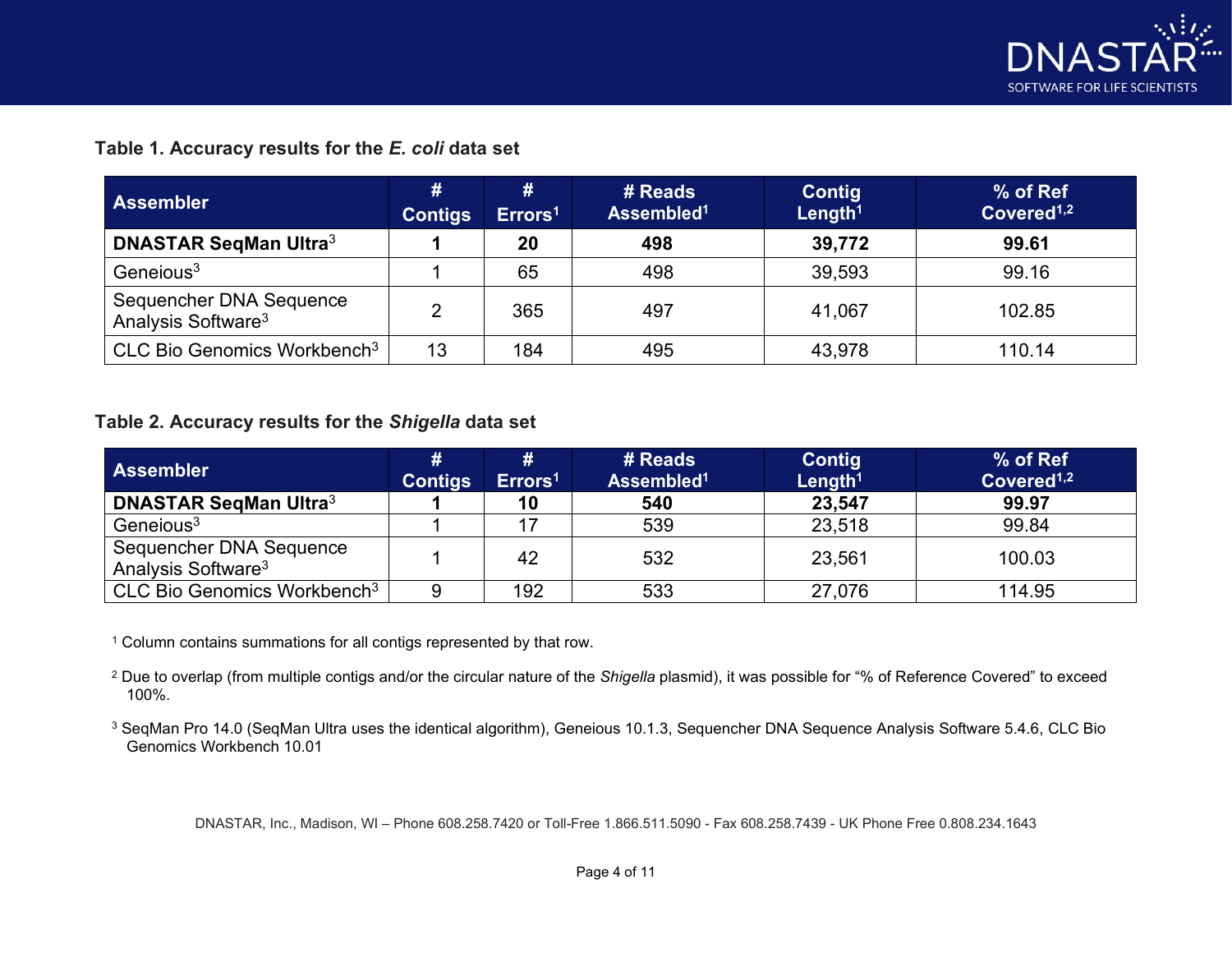

## **Part II. Algorithms used in SeqMan Ultra for** *de novo* **Sanger assembly**

This part of the paper describes the "Trace Evidence" consensus calling method used in SeqMan Ultra's "Classic" assembly algorithm.

#### **SeqMan Ultra's Trace Evidence consensus calling method**

In 1999, DNASTAR software developer Carolyn Allex published a doctoral thesis (Allex CF, 1999), in which she compared several algorithmic methods for consensus calling, including the "Majority" method and her own "Trace Evidence" method (Allex CF *et al.* 1997). The latter method was a novel approach for generating quality scores and consensus calling based on geometry and quality of peaks in the trace data.

Allex's analysis indicated that Trace Evidence had significantly better consensus calling accuracy than Majority, even when many of the individual bases had been called incorrectly. Trace Evidence was also more likely than Majority to make the correct call when the base of the well-defined (true) peak was hidden below a high-intensity valley. By contrast, Majority methods often incorrectly called the base that was associated with the valley.

DNASTAR implemented the Trace Evidence algorithm into SeqMan Ultra, and later, into its successor, SeqMan Ultra. The Majority method is now recommended only when data consist of text sequences rather than fluorescence trace data.

In addition, the quality scoring algorithm that was developed for use with the Trace Evidence method is now also used in SeqMan Ultra for SNP calling and quality-based sequence end trimming.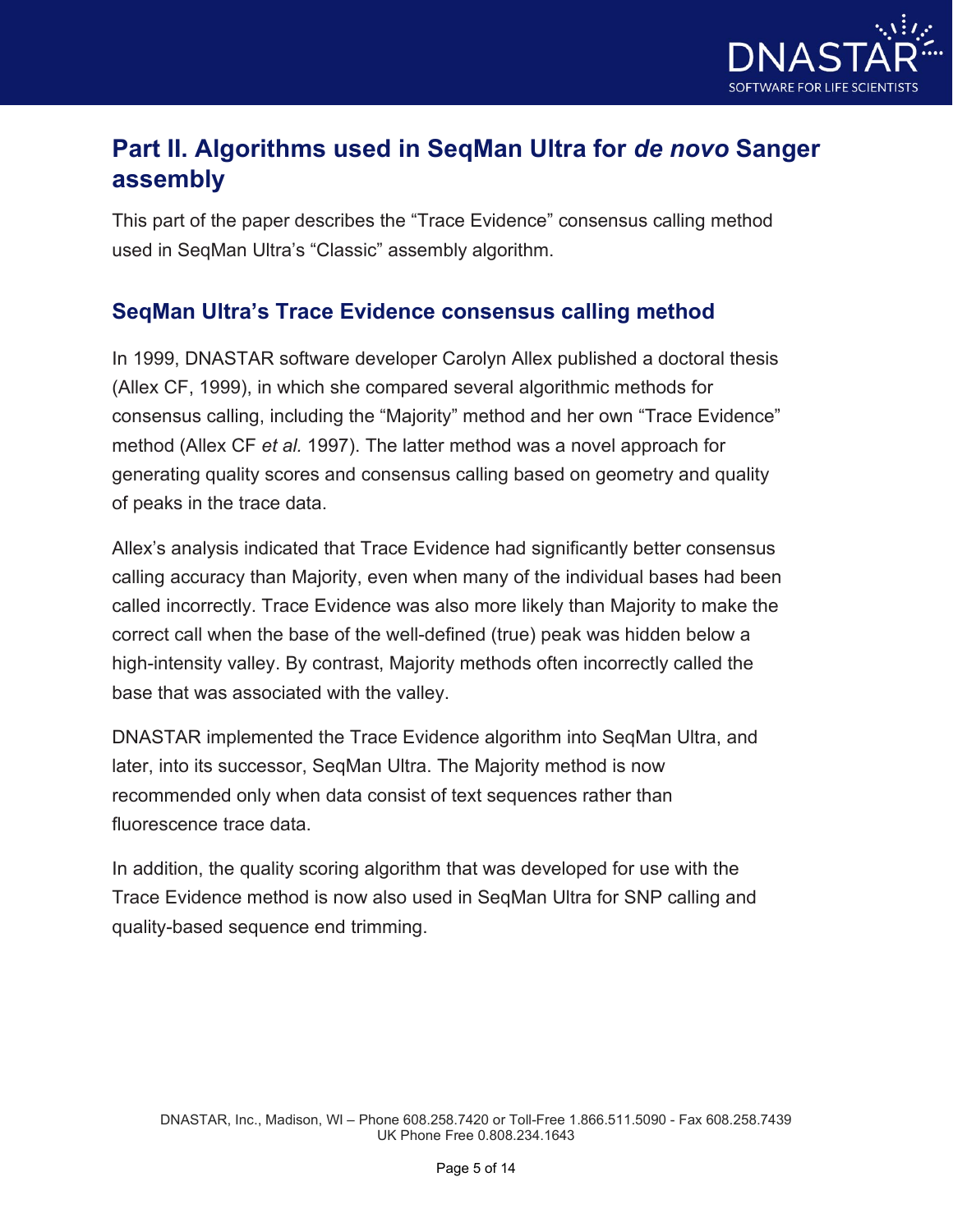

### **Quality score calculations**

When ABI trace data are used in an assembly, SeqMan Ultra analyzes the shape and intensity of peaks to calculate quality scores (Q), and averaged quality scores (Q/n). In quality score calculations:

- Taller, sharper peaks receive higher scores than less distinct peaks. The heights of any underlying peaks are subtracted from the highest peak's score during the calculation.
- The further a peak is from the location at which the base was called, the lower the quality score.

The trace data for a DNA sequence comprises four sets of traces—one each for *A*, *C*, *G*, and *T*. Each trace contains a sequence of intensity values that can be plotted to form a graphical display of trace data. The portions of the four traces associated with a single base call each contain about ten to twelve data points. Only the trace from which the base call is derived is used to calculate a quality score (e.g., if the base call is a *T*, only the *T* trace is analyzed to calculate a quality score). Figure 2 shows data plotted for five base calls. The data points associated with the center base—a *T*—are marked with black dots.



**Figure 2. Data plotted for five base calls**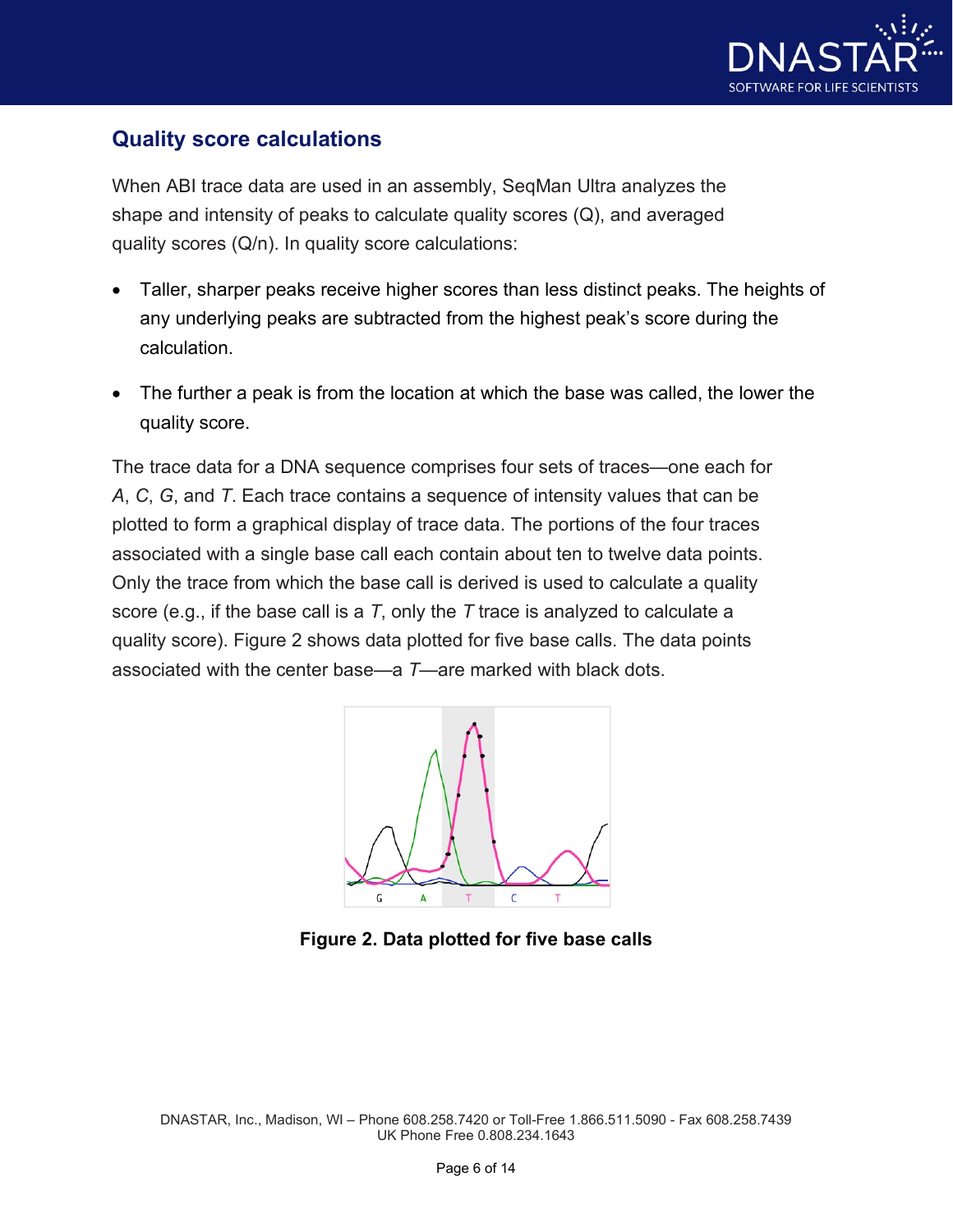

SeqMan Ultra calculates each of the peaks in the trace data. A *peak* is defined as trace data that exhibits negative curvature. Slope is used to differentiate between three kinds of peaks: *strong*, *medium*, and *weak*. *Strong* peaks exhibit a change in the sign of the slope, *medium* peaks contain a shoulder with a slope of zero, and *weak* peaks have neither a change in sign nor a shoulder.

If the trace data for a base call do not contain a peak, its quality score is zero. Figure 3 contains examples of the three kinds of peaks for the highlighted *T* base.



**Figure 3. Examples of the three kinds of peaks for the highlighted 'T' base**

Quality score calculations take into account several parameters:

• Three extreme intensity points: *5Min* (5' minimum), *3Min* (3' minimum), and *Max*. *5Min* and *3Min* (examples shown in Figures 4-7) are the intensity values to either side of the base call that are the minimum values of the data for that base. If a run of identical base calls occurs, then the minimums are taken from either side of the homopolymeric run. *Max* is the intensity value of the peak.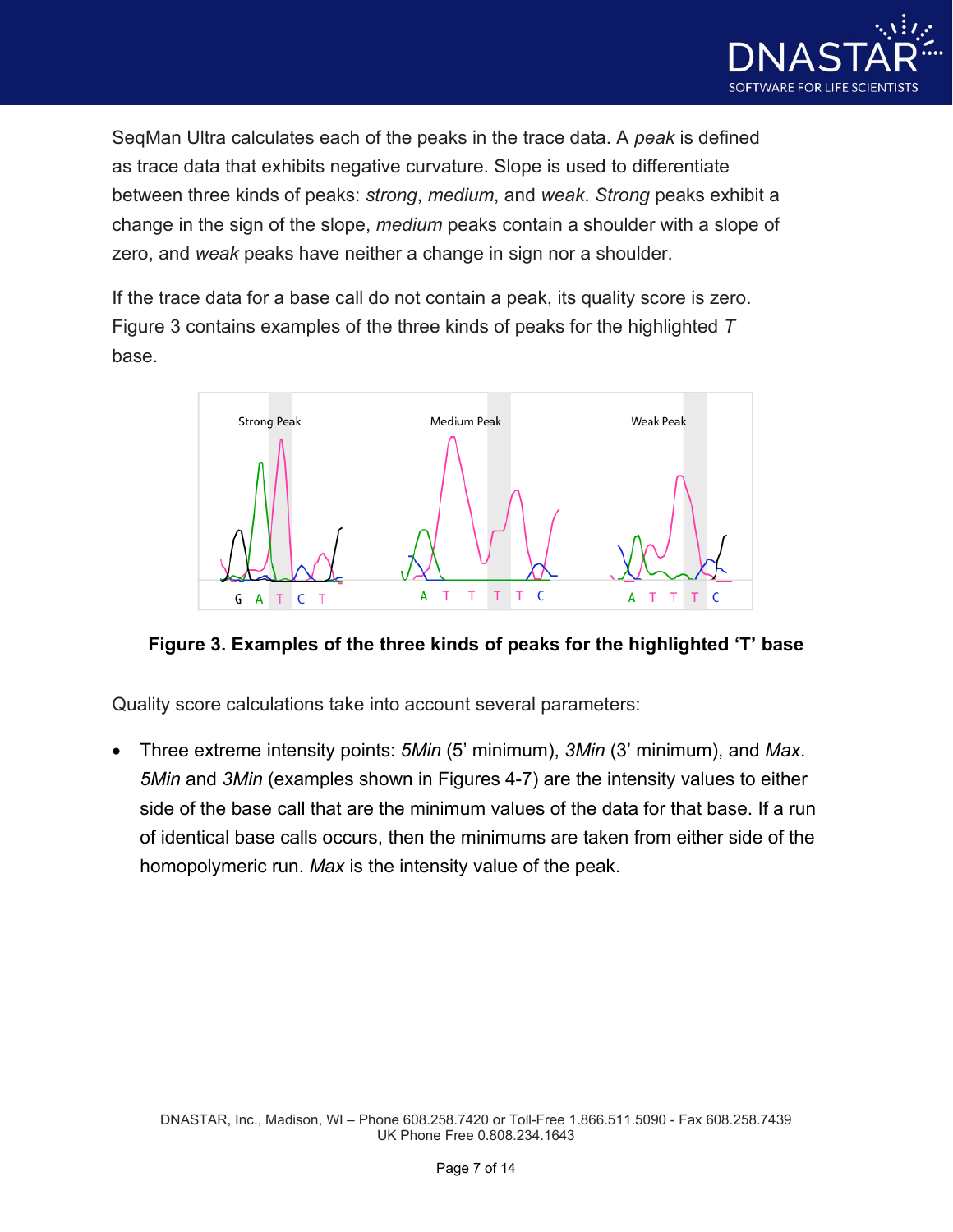







**Figure 4. Intensity point example A Figure 5. Intensity point example B**





• Each quality score calculation includes division by the maximum intensity of all four traces for an entire sequence. This assigns higher scores to higher peaks. In this example, an *A* peak has the highest intensity value. Its intensity value, *MaxTrace* (Figure 8) is used in the quality score calculation for all bases in the sequence.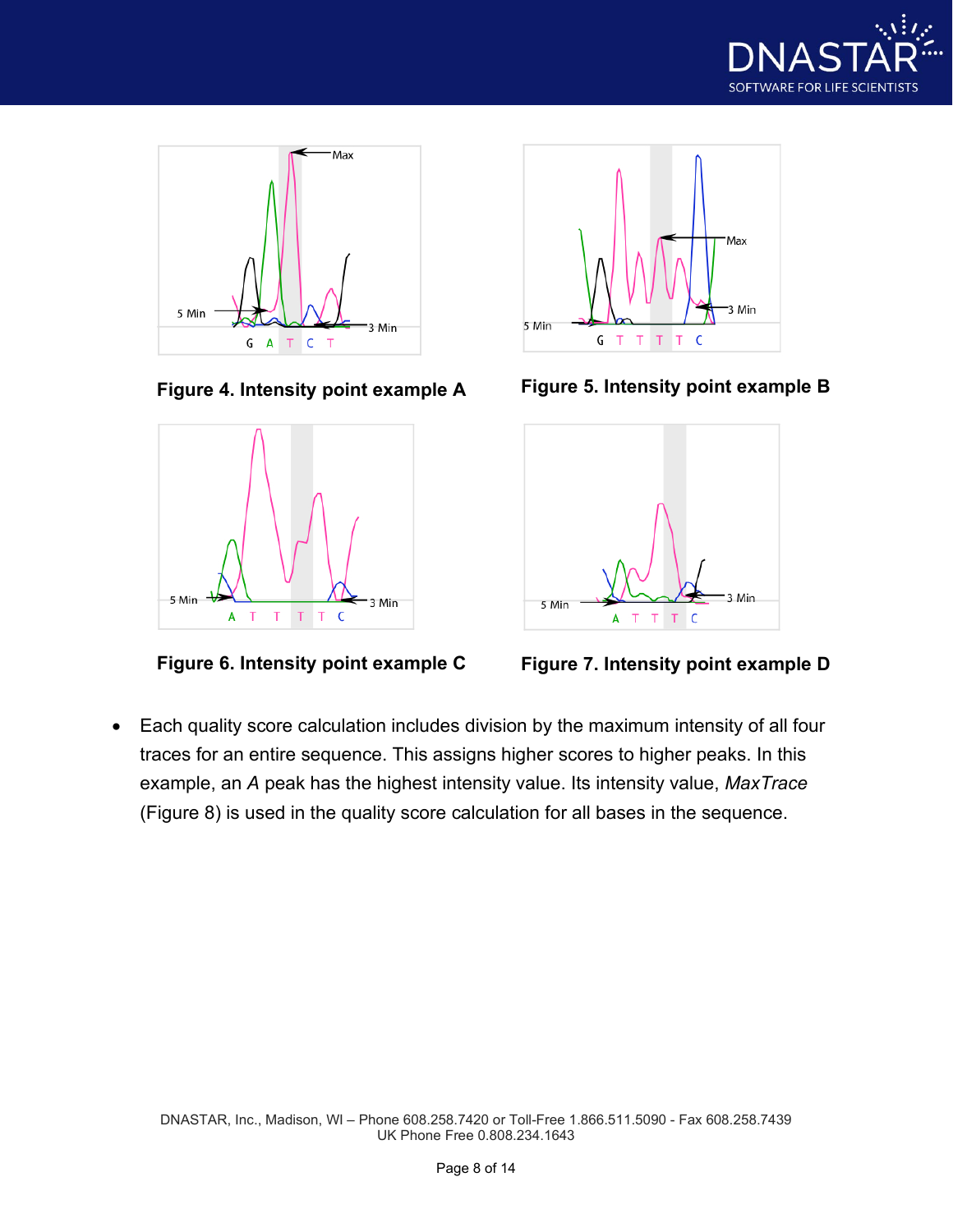



**Figure 8. MaxTrace example**

• Trace data files identify the point in the trace data where the base was called, or "distance weight." In high quality data, this usually coincides with the point where SeqMan Ultra detects a peak. In poorer quality data, the peak can be offset significantly. Each quality score is adjusted to reflect the distance from the detected peak to the point where the base was called (Figure 9).



**Figure 9. Example of peak offset**

The fraction of the number of points in the offset to the total number of points is the *Dist* weight used in the quality score calculation. *Dist* is calculated as follows (Equation 1).

$$
Dist = \frac{abs(PeakPoint - CallPoint) + 1}{(3Point - 5Point) + 1}
$$

#### **Equation 1. Calculation of** *Dist*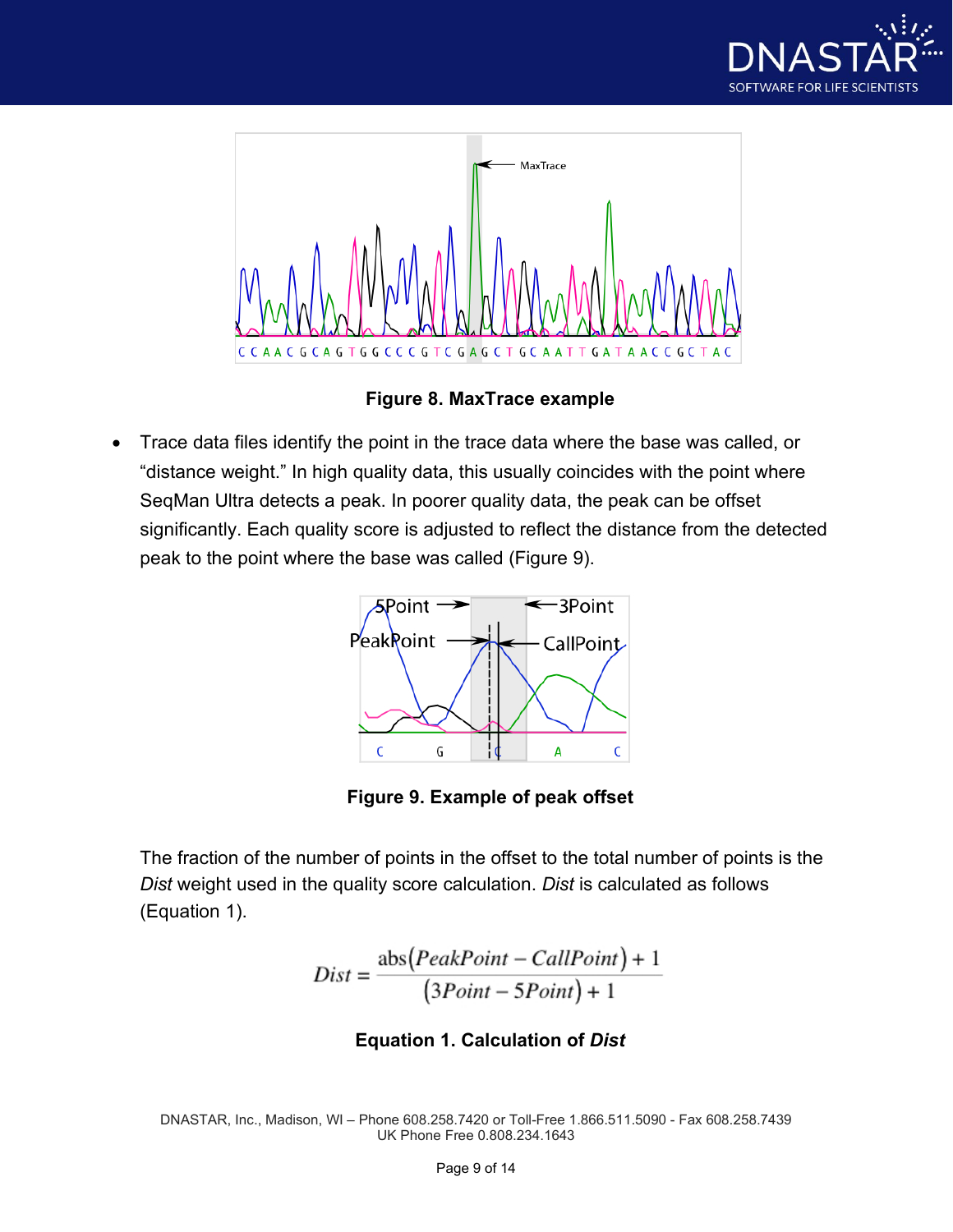

## **End-trimming based on averaged quality scores**

SeqMan Ultra uses averaged quality scores (*Q/n*) to identify regions of poorquality data at the end of sequences. Averaged quality scores are calculated as the average of the quality scores, *Q*, over a window of 21 bases. The average score is assigned to the base in the center of the window. Averaging the scores smooths out the quality scores and quantifies the general quality of data in a region. To perform quality end-trimming, a threshold is set and the longest sequence of bases with all *Q/n* meeting the threshold is identified. Belowthreshold ends to either side of the high-quality region of the sequence are trimmed off before assembly.

In Figure 10, the quality scores, *Q*, and averaged quality scores, *Q/n*, are graphed for the 5' end of a 794 base pair sequence. A dashed horizontal line marks the quality end-trimming threshold. The average scores, *Q/n*, are compared to the threshold and the first 14 bases are trimmed from the 5' end of this sequence.



#### **Figure 10. Quality score graph for the 5' end of a 794-base pair sequence**

Poor quality data on the ends of sequences often contain miscalled bases that produce mismatches in alignments with other sequences. If the number of mismatches is high enough that SeqMan Ultra's Minimum Match Percentage threshold is not met, sequences will not be assembled in the same contig. Trimming the poor quality data from the ends of sequences allows better and more complete assembly.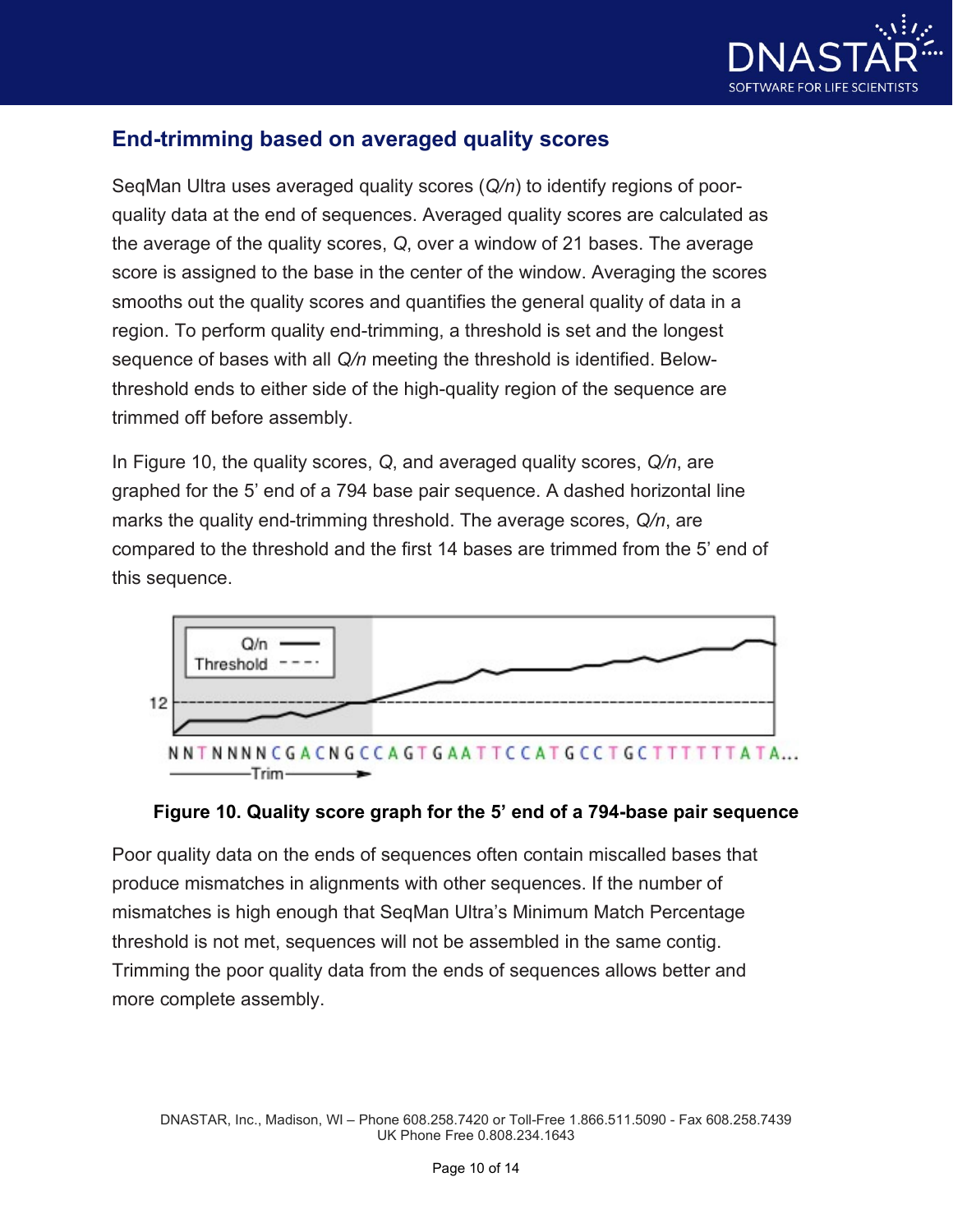

Figure 11 compares *Q* to *Q/n* scores for the 5' end of a sequence.



**Figure 11. Comparison of Q to Q/n scores for the 5' end of a sequence**

#### **SNP calling using neighborhood quality scores**

SeqMan Ultra provides the option to use a neighborhood quality score threshold when identifying SNPs. This threshold can be changed by opening SeqMan Ultra's SNP Discovery Parameters dialog and defining a new 'Neighborhood Window' value. By default, the Neighborhood Window value is zero, meaning that the neighborhood quality score threshold is not used.

A neighborhood quality score is equal to the lowest quality score of any of the bases in the defined window surrounding a SNP base. The size of the window can be adjusted by editing the Neighborhood Window value. For example, if the Neighborhood Window value is set to 5, then the 5 bases upstream and the 5 bases downstream from the SNP base will be considered. If the specified window contains one or more mismatches to the reference sequence, the putative SNP will be rejected.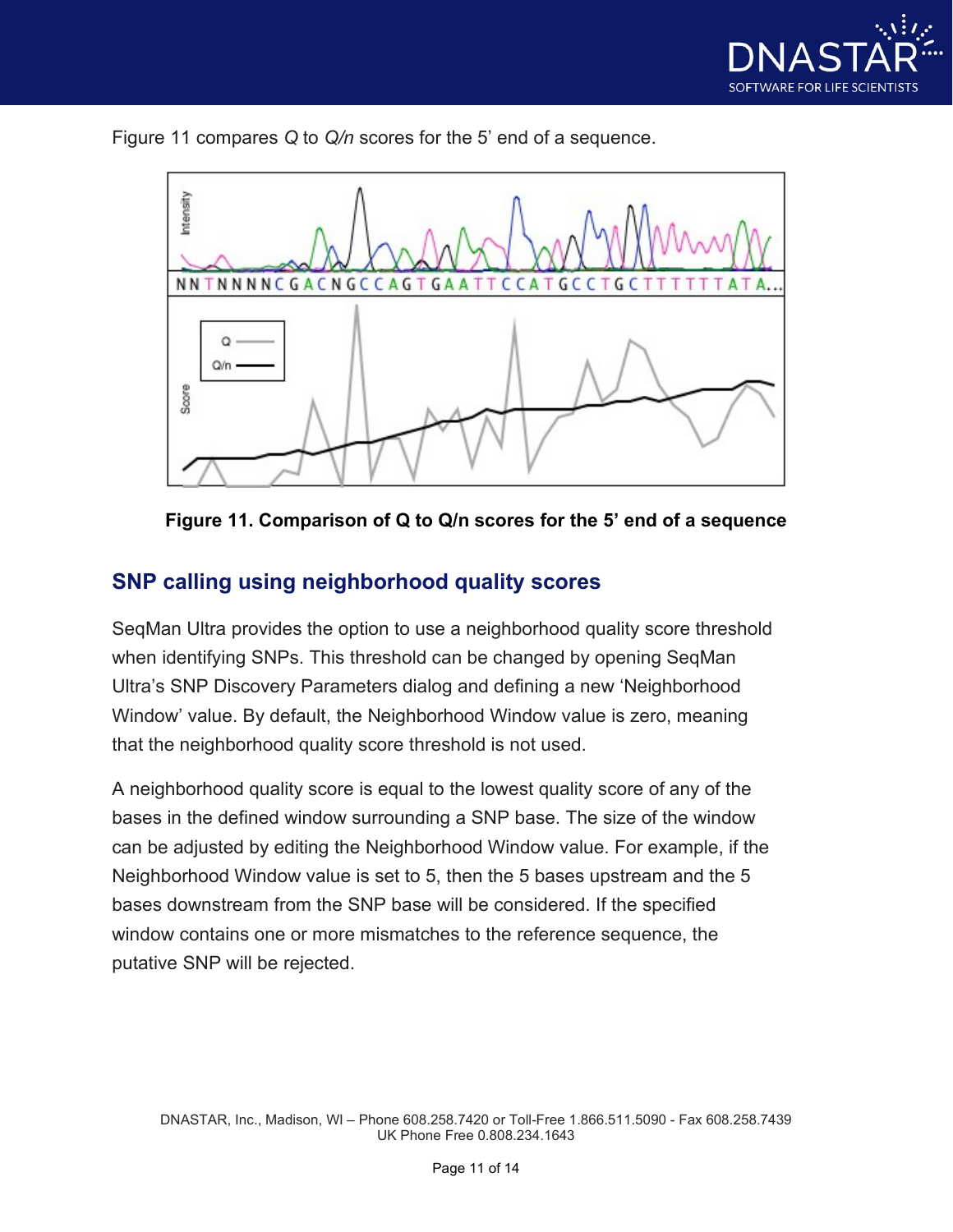

Unless you have specific thresholds you would like to use, you may wish to start with the Q-Score Threshold values from Altshuler *et al*. (2000):

- Minimum Score at SNP: 20
- Minimum Neighborhood Score: 15
- Neighborhood Window: 5

#### **Benchmark testing for Trace Evidence vs. Majority in SeqMan Ultra**

In October 2016, we used SeqMan Pro version 14 to perform a benchmark test comparing errors resulting from the Majority and Trace Evidence methods of consensus calling. Though results were not re-run using SeqMan Ultra 17, we expect that application would produce identical results, as the algorithm has not changed.

SeqMan Pro was used to automatically remove Janus vector and then *de novo* assemble 498 .*abi* trace files from *E. coli* using the "Classic" assembler. Assembly took only a few seconds. The consensus was calculated twice, once using the Majority method, and once using Trace Evidence. The resulting consensus sequences were then exported and saved.

Next, SeqMan Pro was used to assemble the consensus sequences against a 39,774 bp reference genome fragment from *E. coli* K12 MG1655 (Blattner FR *et al*.,1997). A SNP (variant) report was generated automatically. Since the reference genome should theoretically be an exact match to all four consensus sequences, any observed differences were presumed to be errors, rather than true SNPs. Table 3 lists the number of errors found in each of the consensus sequences.

#### **Table 3: Number of consensus calling errors using combinations of two assembly methods and two consensus calling algorithms in SeqMan Ultra**

| Number of Errors |                                       |  |  |
|------------------|---------------------------------------|--|--|
|                  | Majority Method Trace Evidence Method |  |  |
| 153              |                                       |  |  |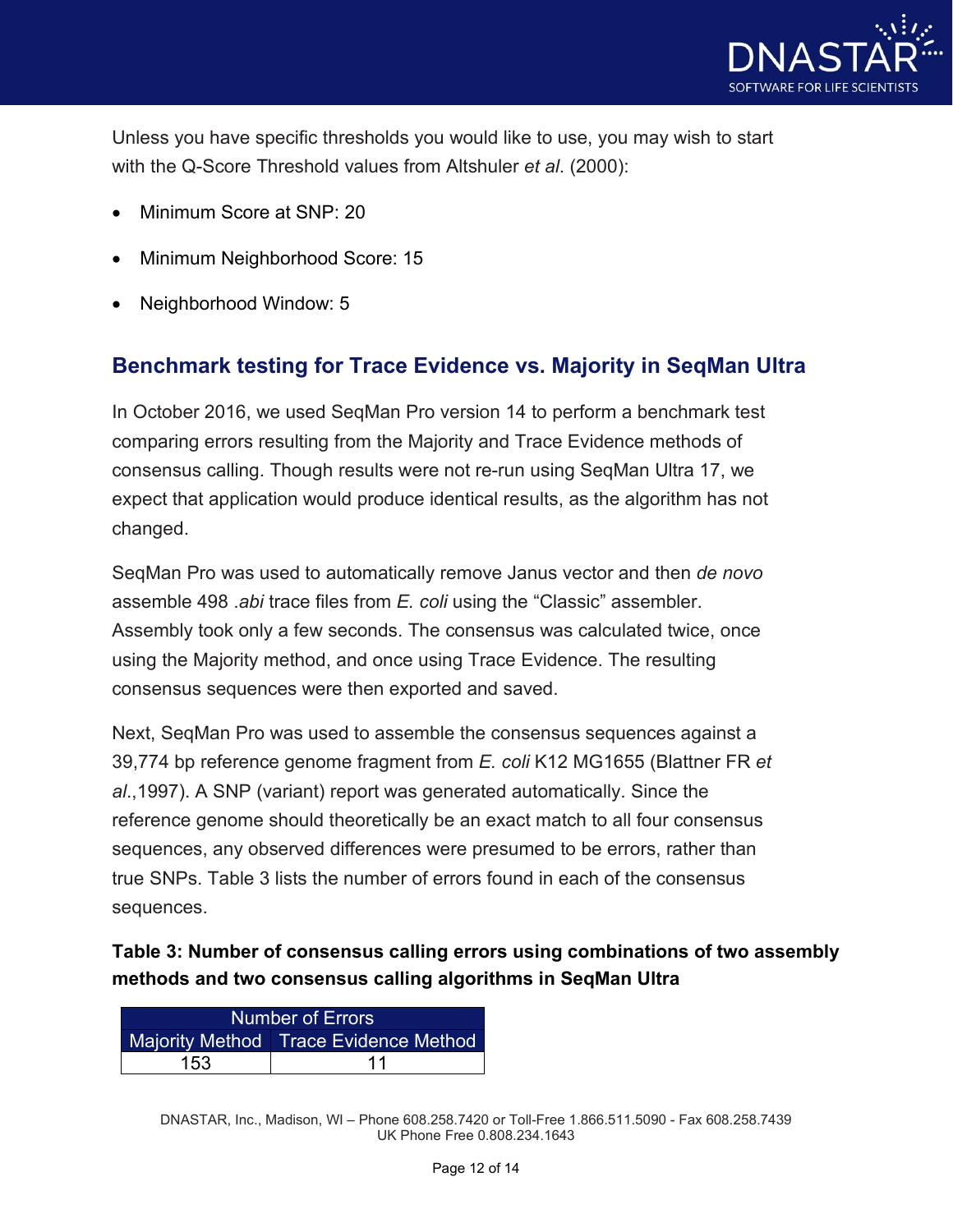

## **Conclusion for Part II**

These data show that the Trace Evidence method produced far fewer consensus calling errors than the Majority method, corroborating the findings of Allex CF (1999).

#### **Resources and Free Trial Software**

To try SeqMan Ultra and see the results of its quality-score based algorithms, download and install a [free trial](https://www.dnastar.com/f-reg-submit.aspx?&process=submit) of Lasergene.

For help getting started with SeqMan Ultra, consult our easy-to-understand SeqMan Ultra User Guide, which also features written tutorials with sample data. You can also get friendly, helpful support from fellow scientists via [support@dnastar.com](mailto:support@dnastar.com) or by calling one of the numbers in the footer of this document.

#### **References**

- Allex, C.F., Baldwin, S.F., Shavlik, J.W., and Blattner, F.R. (1996). Improving the quality of automatic DNA sequence assembly using fluorescent trace-data classifications. *Proceedings, Fourth International Conference on Intelligent Systems for Molecular Biology*, 3-14. St. Louis, MO. Menlo Park, CA. *[ISMB-96](http://www.aaai.org/Papers/ISMB/1996/ISMB96-001.pdf)  [Proceedings](http://www.aaai.org/Papers/ISMB/1996/ISMB96-001.pdf)*, AAAI Press.
- Allex, C.F., Baldwin, S.F., Shavlik, J.W., and Blattner, F.R. (1997). Increasing consensus accuracy in DNA fragment assemblies by incorporating fluorescent trace representations. *Proceedings, Fifth International Conference on Intelligent Systems for Molecular Biology*, 3-14. Halkidiki, Greece. Menlo Park, CA. *[ISMB-97](https://www.aaai.org/Papers/ISMB/1997/ISMB97-001.pdf)  [Proceedings](https://www.aaai.org/Papers/ISMB/1997/ISMB97-001.pdf)*, AAAI Press.
- Allex, C.F., Shavlik, J.W., and Blattner, F.R. (1999). Neural network input representations that produce accurate consensus sequences from DNA fragment assemblies. *BioInformatics* [15\(9\):723-728.](http://bioinformatics.oxfordjournals.org/content/15/9/723.full.pdf)
- Allex CF (1999). Computational Methods for Fast and Accurate DNA Fragment